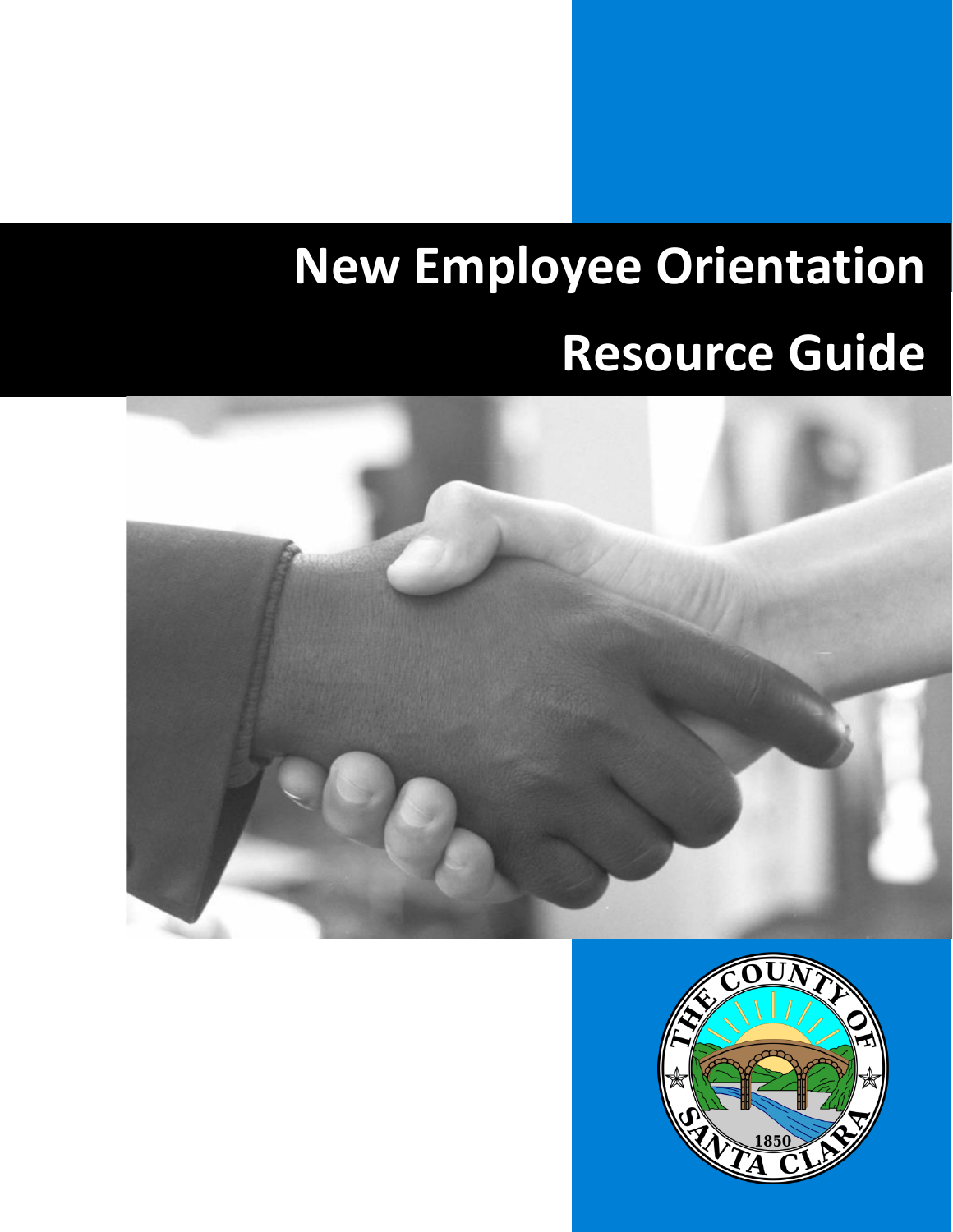

## **County of Santa Clara Guiding Principles**

#### **Mission Statement**

The mission of the County of Santa Clara is to *plan* for the needs of a dynamic community, *provide* quality services, and *promote* a healthy, safe and prosperous community for all.

#### **Core Values**

#### **Demonstrate ethical conduct reflecting honesty and integrity.**

As individuals and as an organization, our actions represent responsibility and accountability. We uphold the principles of equality, fairness, and objectivity.

#### **Commit to efficient, effective, quality service.**

We seek continuous improvement. We collaborate within and across departments for the good of the customer and community.

#### **Value the community.**

We create an inclusive environment that supports the diversity of our community. We take action to communicate openly and frequently, encouraging public participation.

#### **Uphold our fiscal responsibility.**

We use the resources entrusted to us wisely. We effectively balance the needs of the community with available resources while advocating for the best value and best service.

#### **Exhibit mutual respect.**

We exercise respect and courtesy at all levels of the organization. We acknowledge differences of opinion exist and while we may differ, we continue to value effective working relationships.

#### **Encourage innovation and flexibility.**

We are receptive to creative suggestions and solutions. We foster internal and external partnerships that advance our mission, values, and goals.

Source: <https://news.sccgov.org/about-us/county-mission-and-core-values>

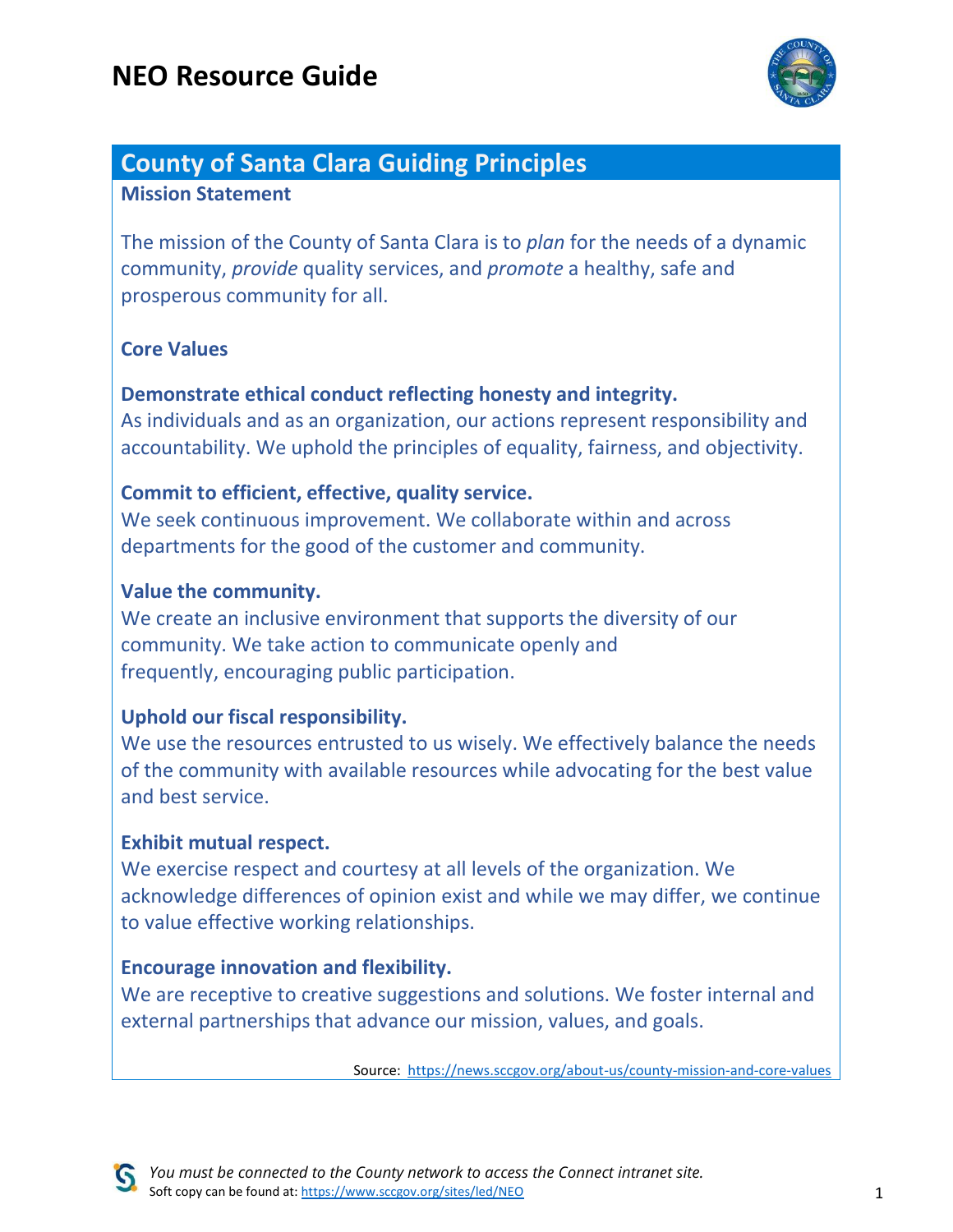

## **General Resources**

[SCC Agencies & Departments](https://home.sccgov.org/government/agencies-departments)

- **S** [County Culture](https://connect.sccgov.org/sites/exec/Pages/default.aspx) [County Holiday Schedule](https://www.sccgov.org/sites/scc/Pages/County-Holidays-Schedule.aspx)
- **S** [County Intranet](https://connect.sccgov.org/)
- **S** [The Solutions Hub](https://sccconnect.sharepoint.com/sites/thesolutionshub)
- **S** [TSS Service Desk Ticket](https://connect.sccgov.org/teams/forms/isd/csd/SitePages/ServiceDesk.aspx)

## **Workplace & Personal Safety**

[Employee Services Agency](https://employeeservices.sccgov.org/home) [ESA Department Service Centers](https://employeeservices.sccgov.org/department-service-centers) [Equal Opportunity Department](https://www.sccgov.org/sites/eod/Pages/home.aspx) [Facilities and Fleet Department](https://www.sccgov.org/sites/faf/Pages/home.aspx) [Zero Waste Program](https://ffd.sccgov.org/about-us/sustainability/zero-waste-county-facilities) [Transportation and Employee Commute](https://ffd.sccgov.org/about-us/transportation) **S** [Information Security Office](https://connect.sccgov.org/sites/ciso/Pages/default.aspx) [Occupational Safety & Environmental Compliance](https://www.sccgov.org/sites/osec/Pages/Home.aspx) [Injury & Illness Prevention Plan](https://www.sccgov.org/sites/osec/SafetyResources/Pages/InjuryIllnessPreventionPlan.aspx) [Proactive Ergonomic Program](https://www.sccgov.org/sites/osec/SafetyResources/Pages/ErgonomicEvaluationProcess.aspx) [Workplace Safety Orientation](https://www.sccgov.org/sites/osec/SafetyResources/Commonly%20Used%20Safety%20Forms%20and%20Lists/WorkplaceEvaluationChecklist.pdf) Checklist [Office of Emergency Management](https://emergencymanagement.sccgov.org/home) [Office of Veterans Services](https://www.sccgov.org/sites/va/Pages/Office-of-Veterans-Services.aspx) **S** Office of Sustainability

o [Sustainability Master Plan](https://www.sccsustainabilityplan.org/)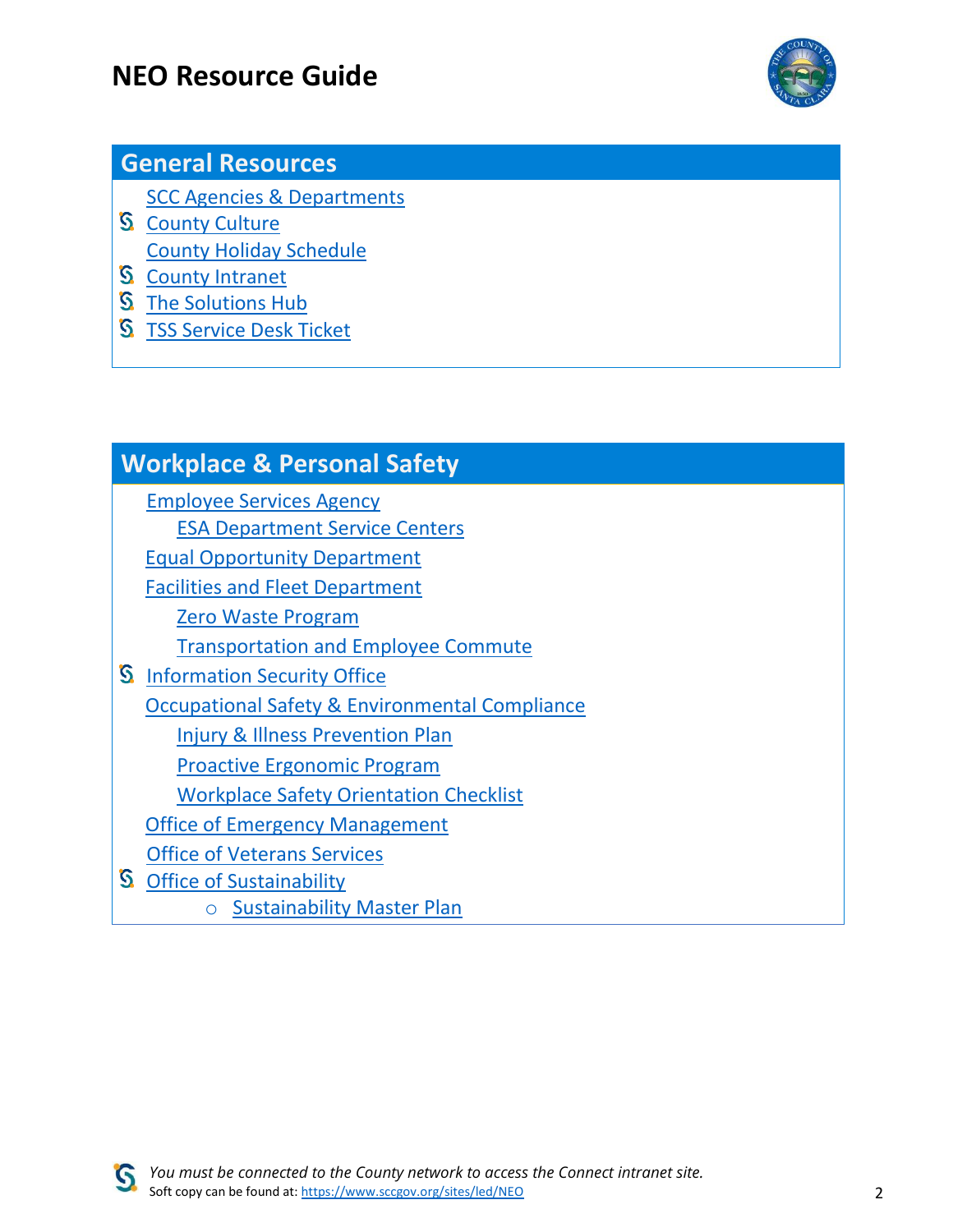

## **Equity and Social Justice**

[Office of Cultural Competency](https://occ.sccgov.org/office-cultural-competency) [Office of Immigrant Relations](https://oir.sccgov.org/home) [Office of Lesbian, Gay, Bisexual, Transgender, and Queer \(LGBTQ\) Affairs](https://lgbtq.sccgov.org/home) [Office of Women's Policy](https://womenspolicy.sccgov.org/home) [Office of Labor Standards](https://laborstandards.sccgov.org/home) Enforcement [Office of Gender-based Violence Prevention](https://endviolence.sccgov.org/home) Office of Diversity, Equity, & Belonging

**Personal Finance**

- [Controller-Treasurer Department \(Payroll\)](https://sccconnect.sharepoint.com/sites/controller/SitePages/Welcome.aspx)
- **S** [Education Reimbursement Program](https://connect.sccgov.org/sites/resources/erp/Pages/default.aspx)

### **Retirement and Future Planning**

[Fidelity Investments](https://nb.fidelity.com/public/nb/santaclara/home) **[CalPERS](https://www.calpers.ca.gov/page/home)** 

### **Personal Wellness & Safety**

[Employee Wellness Division](https://www.sccgov.org/sites/wellness/Pages/ewd.aspx)

[Employee Assistance Program](https://www.sccgov.org/sites/eap/Pages/Employee-Assistance-Program.aspx)

## **Professional Development**

[Learning & Employee Development](https://www.sccgov.org/sites/led/Pages/led.aspx) [Learning & Employee Development](https://www.sccgov.org/sites/led/Pages/led.aspx) [\(sccLearn\)](https://scclearn.sumtotal.host/)

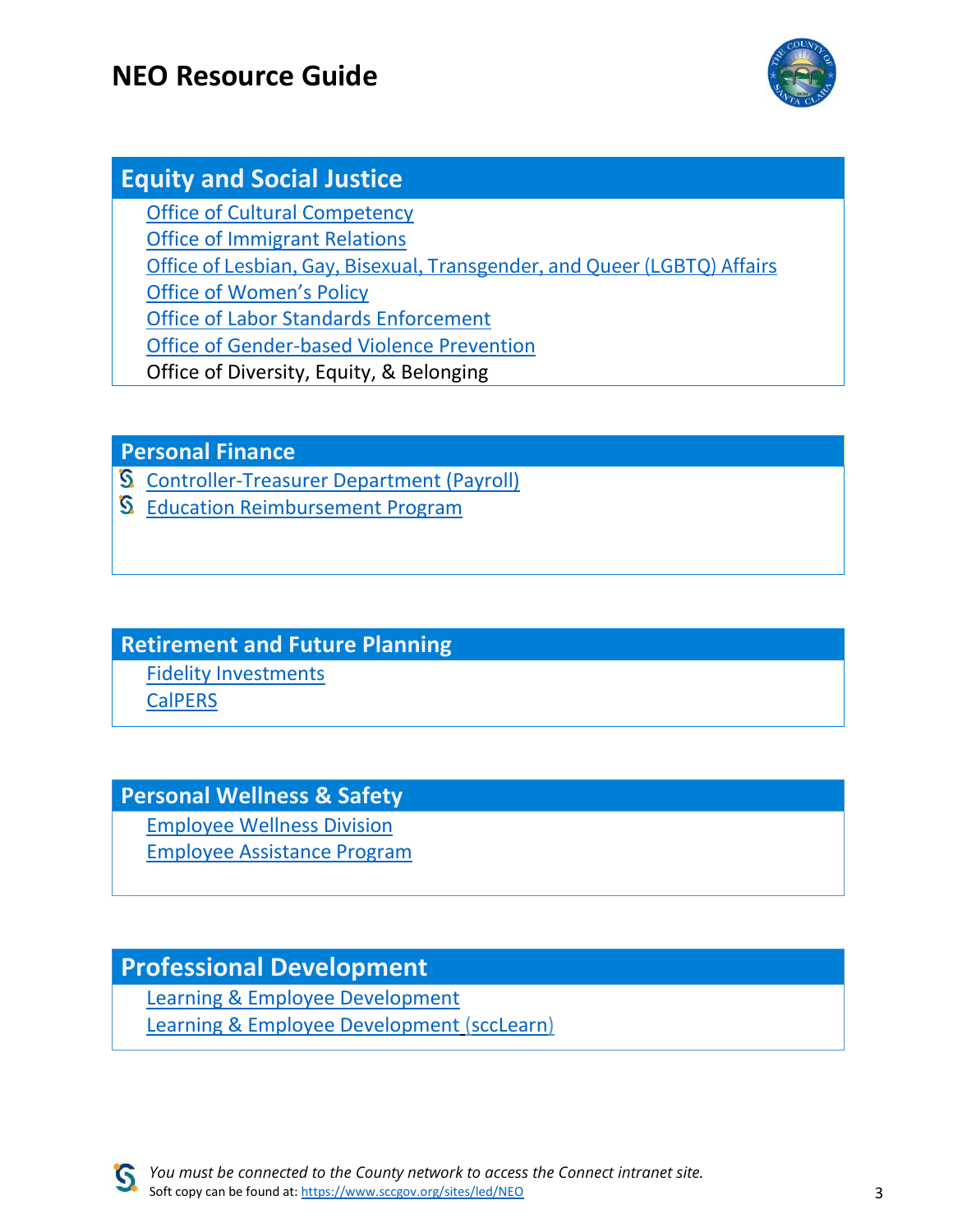

## **County Policies**

- **S** [Countywide Policies Library](https://connect.sccgov.org/sites/Policies/Pages/default.aspx)
	- [Conflicts of Interest, Disclosure, Disqualification Requirements and](file:///C:/Users/Miriam.vargas-padill/AppData/Local/Microsoft/Windows/INetCache/Content.Outlook/DXTDQX16/Conflicts%20of%20Interest,%20Disclosure,%20Disqualification%20Requirements%20and%20Ethical%20Business%20Policy)  [Ethical Business](file:///C:/Users/Miriam.vargas-padill/AppData/Local/Microsoft/Windows/INetCache/Content.Outlook/DXTDQX16/Conflicts%20of%20Interest,%20Disclosure,%20Disqualification%20Requirements%20and%20Ethical%20Business%20Policy)
	- [County Permit Parking](https://connect.sccgov.org/sites/faf/Parking/FAQs/Pages/default.aspx)
	- [County Vehicle Driver Policies and Training](https://sccconnect.sharepoint.com/sites/lpi/Pages/county-vehicle-driver-policies-training.aspx)
	- [Information Security Policies](https://connect.sccgov.org/sites/policies/policypages/Pages/Information-Technology-Security-Policies.aspx)
	- [Lactation Accommodation](https://connect.sccgov.org/sites/policies/FormsrelatedtoPolicies/LA/Lactation-Accommodation-Policy-Brochure.pdf)
	- [Litigation Hold Policy](https://connect.sccgov.org/sites/policies/policypages/Pages/Board-Policy-3.56-Litigation-Hold-Policy.aspx)
	- [Meal Policy-](https://connect.sccgov.org/sites/policies/policypages/Pages/Meal-Policy-Non-Travel.aspx) Non- Travel
	- [Outside Employment and Incompatible Activities Policy](https://connect.sccgov.org/sites/policies/policypages/Pages/Board-Policy-3.6-Outside-Employment-Policy.aspx)
	- [Policy Against Discrimination, Harassment and Retaliation](https://connect.sccgov.org/sites/policies/policypages/Pages/Board-Policy-3.8-Policy-Against-Discrimination-Harassment-and-Retaliation.aspx)
	- [Policy on Sexual Harassment](https://connect.sccgov.org/sites/policies/policypages/Pages/Board-Policy-3.9-Policy-on-Sexual-Harassment.aspx)
	- [Reasonable Accommodation Policies and Procedures](https://equalopportunity.sccgov.org/sites/g/files/exjcpb1126/files/reasonable-acommodation-policy.pdf)
	- [Record Retention and Destruction Policy](https://connect.sccgov.org/sites/policies/policypages/Pages/Board-Policy-3.57-Record-Retention-and-Destruction.aspx)
	- Surveillance [Technology and Community Safety](https://connect.sccgov.org/sites/policies/policypages/Pages/Surveillance-Reference-Policy.aspx)
	- [Travel Policy](https://connect.sccgov.org/sites/policies/policypages/Pages/Travel-Policy.aspx)
	- [Workplace Violence and Prevention Policy](https://connect.sccgov.org/sites/policies/policypages/Pages/Board-Policy-3.18-Workplace-Violence-Prevention-Policy.aspx)
		- o [Rights of Victims](https://www.sccgov.org/sites/led/Documents/Rights-Of-Victims.pdf)